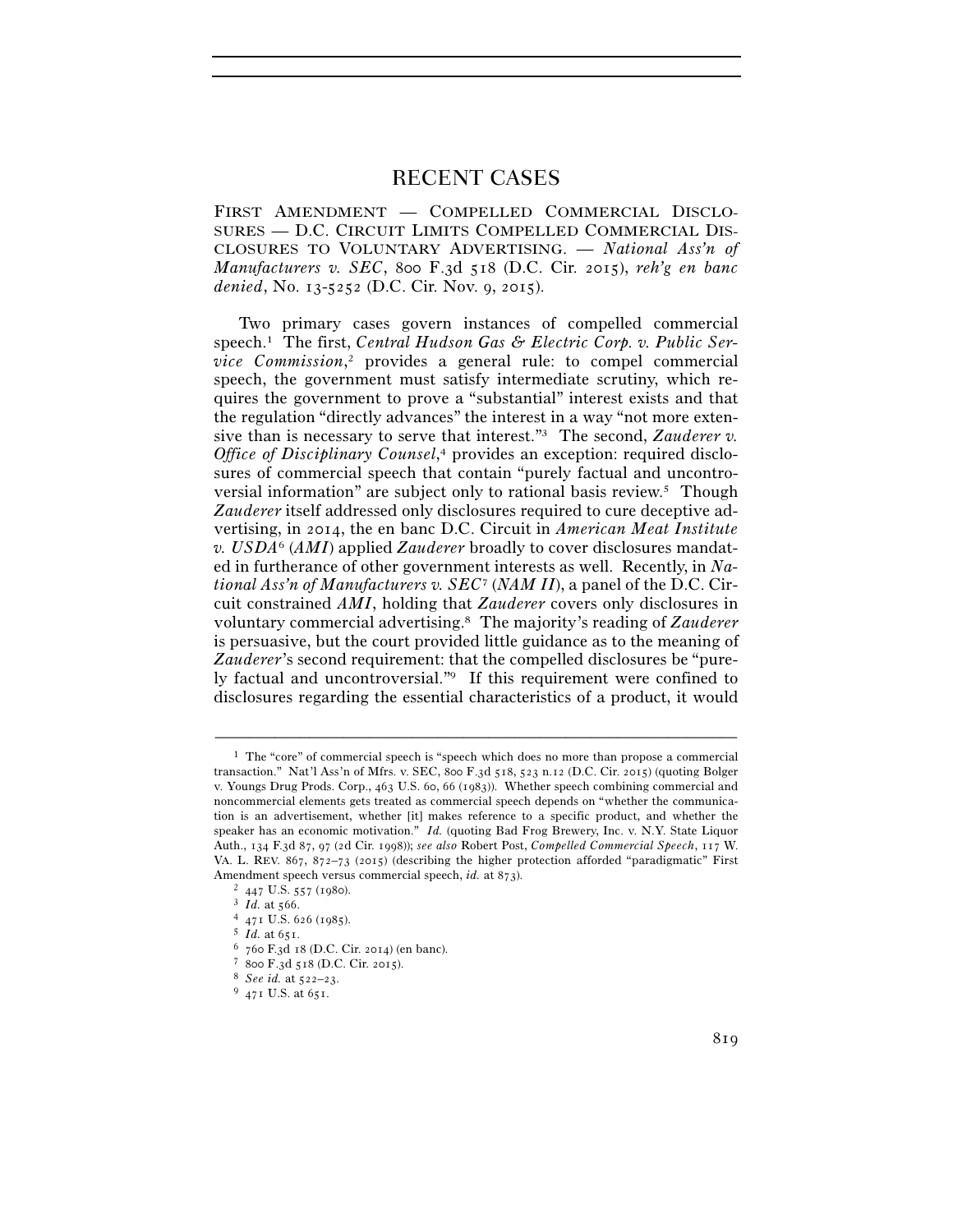create an administrable boundary for rational basis review that would balance the interests of both consumers and commercial speakers.

Section 1502 of the Dodd-Frank Wall Street Reform and Consumer Protection Act<sup>10</sup> seeks to ameliorate widespread violence in the Democratic Republic of the Congo (DRC) by reducing funding to armed groups from mining operations.<sup>11</sup> To this end, in 2012, the SEC implemented the Conflict Minerals Regulation, which requires companies whose products contain certain minerals to determine whether those minerals originated in the DRC or surrounding countries and to report on their websites their efforts to discover whether the minerals came from mines controlled by armed groups.<sup>12</sup> If a company cannot determine the mine from which its minerals originated, it must publish that its products "have not been found to be 'DRC conflict free.'"13

The National Association of Manufacturers (NAM) challenged the disclosure under the First Amendment insofar as it regarded products where the origin of minerals was uncertain, arguing that the disclosure was unconstitutionally compelled speech.<sup>14</sup> The U.S. District Court for the District of Columbia upheld the disclosure. Because the regulation affected commercial speech, not deceptive advertising, the court applied *Central Hudson*. 15 The court found the regulation satisfied intermediate scrutiny: the government had a substantial interest in "promoting peace and security in and around the DRC,"16 the disclosure directly advanced the purpose by reducing funding to armed groups,17 and the scheme was "proportionate to the interests."18

In its first panel decision, the D.C. Circuit affirmed the lower court's determinations on the administrative challenges but reversed on First Amendment grounds.19 Writing for the panel, Judge Ran-

760 F.3d 18 (D.C. Cir. 2014) (en banc). NAM also brought challenges under the Administrative Procedure Act and Exchange Act. *Id.* at 365.<br><sup>15</sup> Nat'l Ass'n of Mfrs. v. SEC, 956 F. Supp. 2d 43, 77 (D.D.C. 2013). Until *AMI*, circuit pre-

cedent limited *Zauderer* to instances of deceptive advertising. *See id.*

<sup>–––––––––––––––––––––––––––––––––––––––––––––––––––––––––––––</sup> 10 Pub. L. No. 111-203, 124 Stat. 1376 (2010) (codified as amended in scattered sections of the U.S. Code).<br>
<sup>11</sup> See id. § 1502 (codified at 15 U.S.C. § 78m(p) (2012)).<br>
<sup>12</sup> Conflict Minerals, 17 C.F.R. §§ 240.13p-1, 249b.400 (2015).<br>
<sup>13</sup> SEC, OMB NO. 3235-0697, FORM SD: SPECIALIZED DISCLOSURE REPORT 3–4 (2012),

https://www.sec.gov/about/forms/formsd.pdf [https://perma.cc/TL4R-NABP]*.* "DRC conflict free" is defined as products that do not contain "minerals that directly or indirectly finance or benefit armed groups" in covered countries. 15 U.S.C. § 78m(p)(1)(D).<br><sup>14</sup> Nat'l Ass'n of Mfrs. v. SEC (*NAM 1*), 748 F.3d 359, 370 (D.C. Cir. 2014), *overruled by AMI*,

<sup>16</sup> *Id.* at 79. 17 *See id.* at 79–80. The court held the scheme to a less rigorous evidentiary standard because it was in the foreign relations context, which allows conclusions "based on informed judgment rather than concrete evidence." *Id.* at 79 (quoting Holder v. Humanitarian Law Project, 130

S. Ct. 2705, 2728 (2010)). 18 *Id.* at 81 (quoting Nat'l Cable & Telecomms. Ass'n v. FCC, 555 F.3d 996, 1002 (D.C. Cir. 2009)). 19 *See NAM I*, 748 F.3d at 370, 373.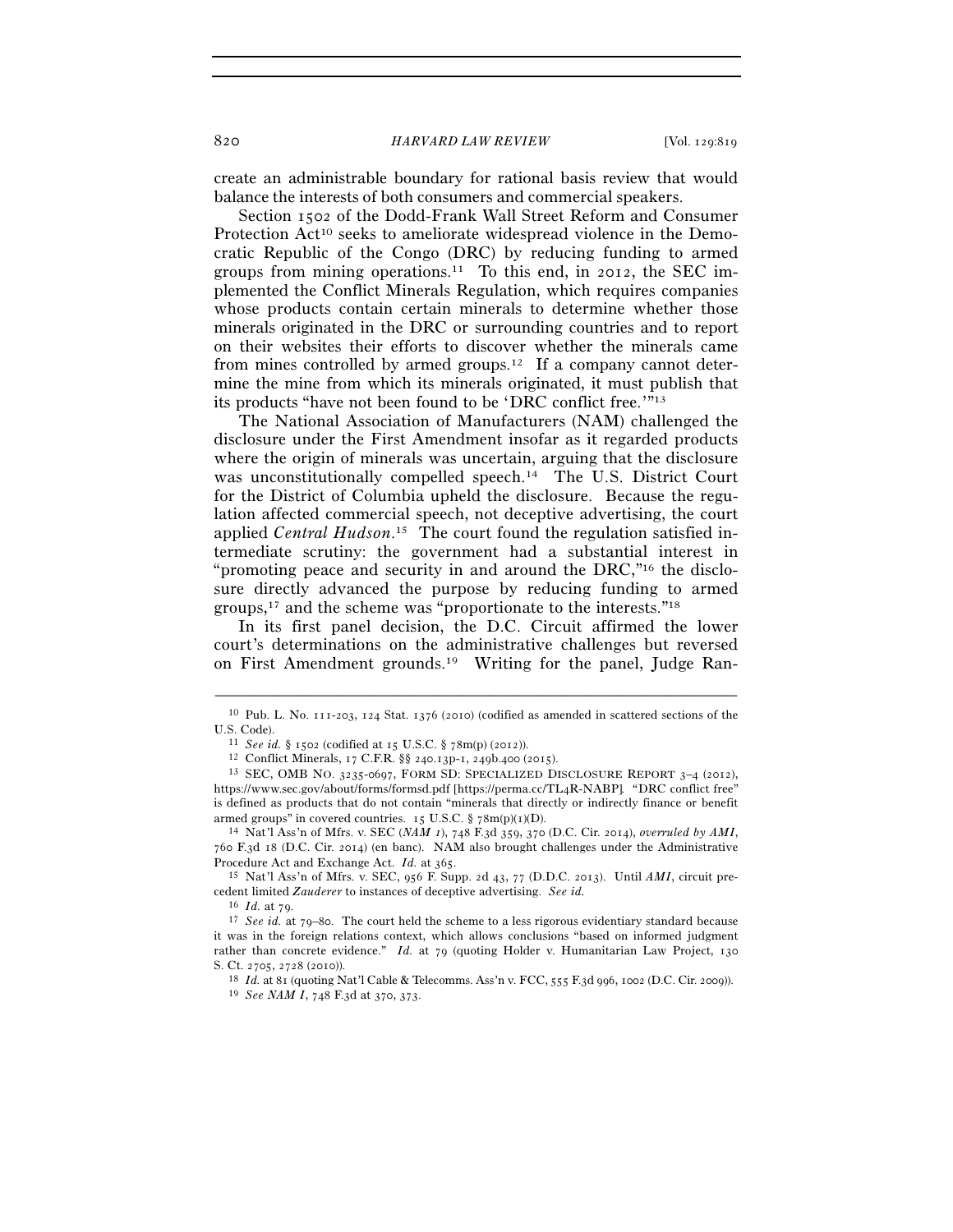## 2016] *RECENT CASES* 821

dolph,20 like the lower court, found that *Zauderer* did not apply.21 He wrote that the threshold for applying *Zauderer* is not simply whether information was factual and uncontroversial.<sup>22</sup> Rather, it is a special test limited to disclosure requirements that are "reasonably related to the State's interest in preventing deception of consumers."23 The court found the regulation was not a "'reasonable' 'fit,"<sup>24</sup> as the government "present[ed] no evidence that less restrictive means would fail."25

However, this opinion was vacated after *AMI*, which found mandatory country-of-origin labeling on meat packaging subject only to *Zauderer*'s rational basis scrutiny.26 The *AMI* court determined that *Zauderer* applied to government interests beyond curing deceptive advertising because *Zauderer*'s stated basis for protecting commercial speech — providing information to consumers — easily expanded to other government interests, including health or quality concerns about meat.27 Under this reading of *Zauderer*, any "purely factual and uncontroversial" compelled disclosure need pass only rational basis review, regardless of whether the initial advertisement was deceptive or whether there was an initial advertisement at all.<sup>28</sup>

In light of *AMI*'s wider application of *Zauderer*, the D.C. Circuit granted a rehearing for the Conflict Minerals Regulation.29 Writing for the court, Judge Randolph reaffirmed the first panel decision.30 He began by asking "whether *Zauderer* . . . reache[d] compelled disclosures that are unconnected to advertising or product labeling at the point of sale."31 After pointing to numerous specific references to advertising in *Zauderer*, the court determined that *Zauderer*'s loose standard applied only to cases of "voluntary commercial advertising."32

<sup>–––––––––––––––––––––––––––––––––––––––––––––––––––––––––––––</sup>  $^{20}$  Judge Randolph was joined by Judge Sentelle in full and by Judge Srinivasan in Parts I, II, and III, but not Part IV regarding the First Amendment claim.<br><sup>21</sup> *NAM I*, 748 F.3d at 371.<br><sup>22</sup> Here, though, "it is far from clear that the description . . . is factual and non-ideological." *Id.* 

<sup>23</sup> *Id.* (quoting R.J. Reynolds Tobacco Co. v. FDA, 696 F.3d 1205, 1213 (D.C. Cir. 2012), *overruled by AMI*, 760 F.3d 18 (D.C. Cir. 2014) (en banc)).<br><sup>24</sup> *Id.* at 372 (quoting Bd. of Trs. v. Fox, 492 U.S. 469, 480 (1989)).<br><sup>25</sup> *Id.* NAM offered alternatives: allowing companies to "use their own language to desc

their products" or having the government "compile its own list of products that it believes are affiliated with the Congo war, based on information the issuers submit to the Commission." *Id.*

<sup>26</sup> *AMI*, 760 F.3d at 27. 27 *Id.* at 22. *AMI* overruled the initial panel decisions in *National Ass'n of Manufacturers v. NLRB*, 717 F.3d 947 (D.C. Cir. 2013), *R.J. Reynolds Tobacco Co. v. FDA*, 696 F.3d 1205, and *NAM I*. *AMI*, 760 F.3d at 22–23.<br><sup>28</sup> *AMI*, 760 F.3d at 26 (quoting Zauderer v. Office of Disciplinary Counsel, 471 U.S. 626, 651

<sup>(1985)).&</sup>lt;br><sup>29</sup> *See NAM II*, 800 F.3d at 520.<br><sup>30</sup> *Id.* at 521.<br><sup>31</sup> *Id.* at 522. The court here maintained its assumption that the disclosure qualifies as com-

mercial speech but cabined *Zauderer* to point-of-sale disclosures. *See id.* at 524 n.14. 32 *Id.* at 523; *see also id.* at 522.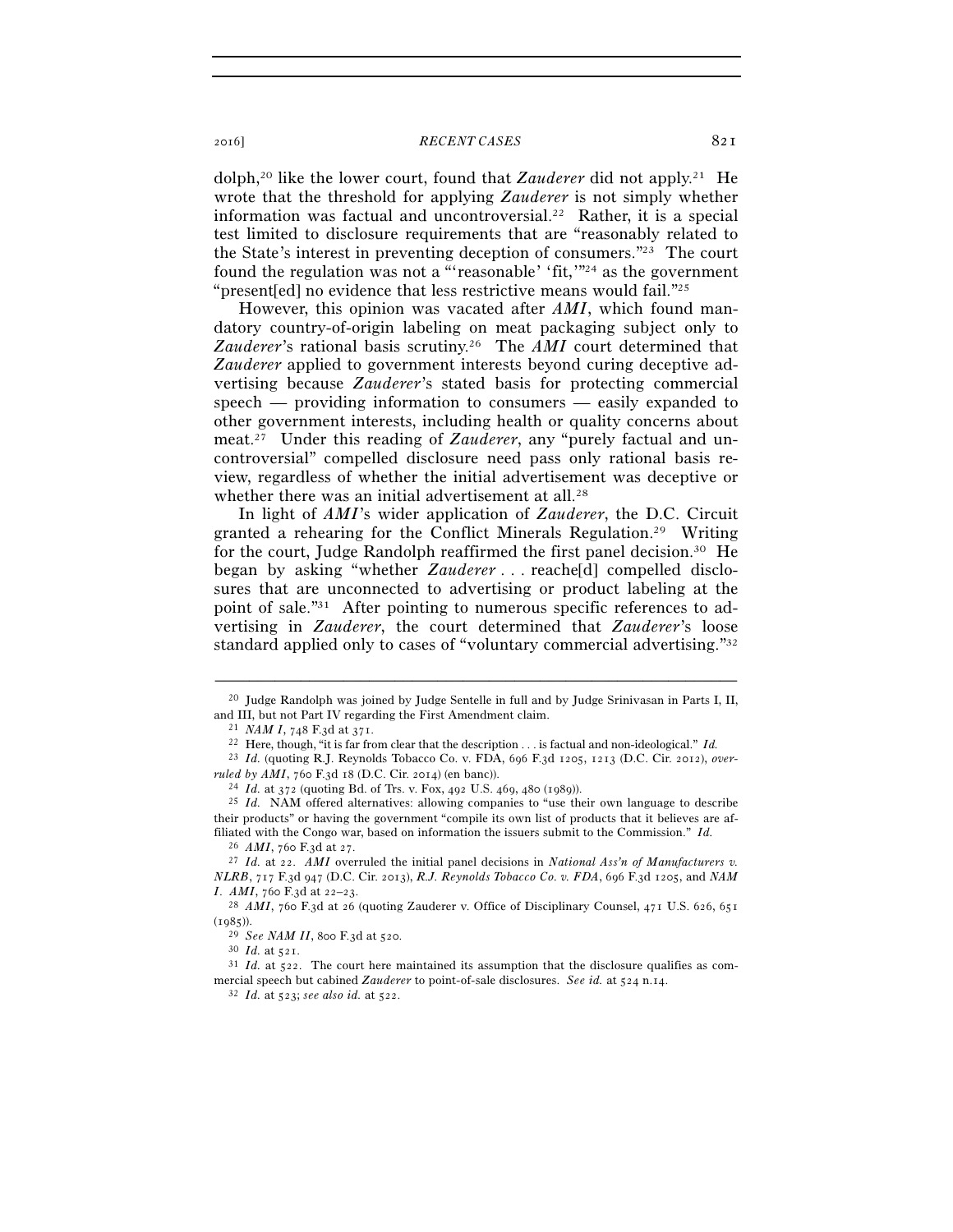#### 822 *HARVARD LAW REVIEW* [Vol. 129:819]

*AMI* had pointed to *Zauderer*'s statement that an advertiser's "constitutionally protected interest in *not* providing any particular factual information in his advertising is minimal" to conclude that compelled disclosures did not merit intermediate scrutiny.33 Conversely, Judge Randolph drew on *Zauderer*'s context to hold that the minimal interest extended only to voluntary advertising rather than to all governmentcompelled disclosures.34 To support his conclusion, the judge pointed to two cases that distinguished *Zauderer* as being limited to regulation of commercial advertising.35 Judge Randolph used those precedents to hold that the court's reliance on *Central Hudson* was correct and that its reasoning under intermediate scrutiny remained intact.36

The court gave two alternative bases for its decision. First, it argued that, even under *AMI*'s view of *Zauderer*, the regulation would still fail. Acknowledging that the government interest was substantial, the court argued that the government did not prove that the measure would be effective.<sup>37</sup> Second, the court found that the information was not "purely factual and uncontroversial."38 Because the court held that "uncontroversial" could not mean the same thing as "purely factual," an accurate statement could fall outside of *Zauderer*. 39 The court found the required disclosure to be controversial because it required manufacturers to take moral responsibility for conflict in the DRC even if they disagreed with the charge of moral failing.<sup>40</sup> If this type of disclosure were allowed, the government could compel companies to label their products as not "environmentally sustainable" or not "fair trade" as long as the government provided a factual definition of these terms.<sup>41</sup>

Dissenting, Judge Srinivasan argued that the disclosure was clearly commercial speech<sup>42</sup> and that *Zauderer* was the appropriate standard of review.43 Based on the benefit to consumers of the free flow of commercial information, Judge Srinivasan adopted *AMI*'s reading of

<sup>33</sup> *AMI*, 760 F.3d at 22 (quoting *Zauderer*, 471 U.S. at 651). 34 *See NAM II*, 800 F.3d at 522–23. Though not deciding whether the Conflict Minerals disclosure was commercial speech, the panel argued that *Zauderer* applied only at the heart of commercial speech: voluntary advertising. *See id.* at 523 & n.12. 35 *See id.* at 523 (citing United States v. United Foods, Inc., 533 U.S. 405 (2001) (distinguishing

*Zauderer* as applicable to voluntary advertising and striking down a requirement that a mushroom producer pay for advertising promoting unbranded mushrooms); Hurley v. Irish-Am. Gay, Lesbian & Bisexual Grp. of Bos., Inc., 515 U.S. 557 (1995) (finding that outside of commercial advertising, the general rule is that speakers get to tailor their speech)).<br>
<sup>36</sup> See id. at 524.<br>
<sup>37</sup> See id. at 524-27.<br>
<sup>38</sup> Id. at 527; see also id. at 527-29.<br>
<sup>39</sup> Id. at 528.<br>
<sup>40</sup> See id. at 530.<br>
<sup>41</sup> See id.

<sup>42</sup> *See id.* at 534 (Srinivasan, J., dissenting). 43 *See id.* at 532.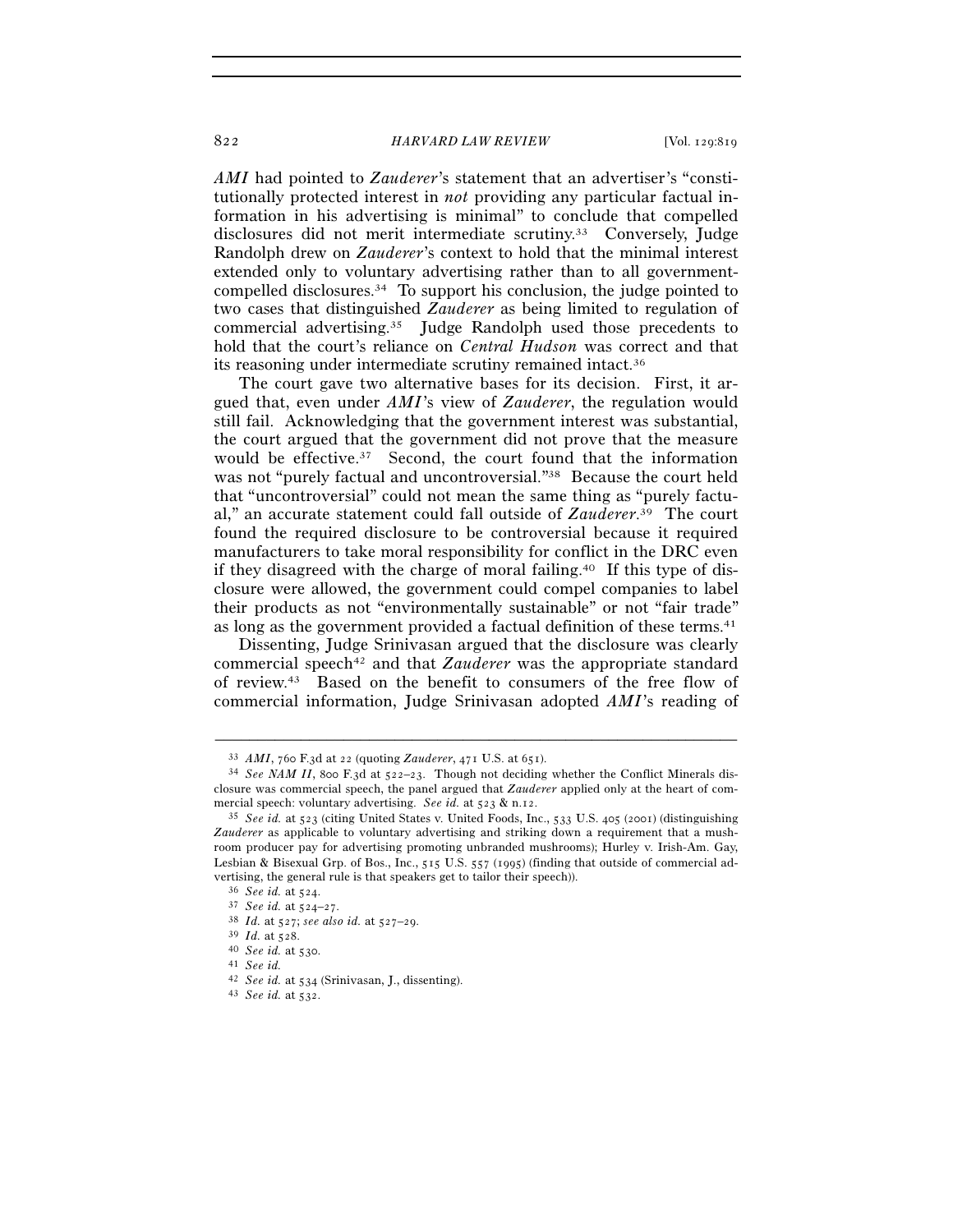## 2016] *RECENT CASES* 823

*Zauderer* that the court should grant permissive review to disclosures that increase the flow of truthful information and that companies have a minimal interest in "resisting disclosure"44 as long as the information is "purely factual and uncontroversial."45 Additionally, because the phrase "purely factual and uncontroversial" comes from a judicial opinion rather than a statute, Judge Srinivasan argued the phrase could be understood in context to mean facts about whose truth "there could be no 'disagree[ment].'"46 He argued the statutory definition of "not . . . 'DRC conflict free'" provided the necessary uniformity to eliminate debate over factual accuracy and allowed manufacturers to clarify the phrase with additional information.<sup>47</sup> Further, Judge Srinivasan articulated that the "uncontroversial" standard should not bar disclosures about topics that companies "would rather avoid" because that would draw into question things such as nutrition labels or disclosures of mercury content.48 The dissent then concluded, like the trial court, that the regulation would pass the *Central Hudson* test.49

The majority correctly read *Zauderer*'s permissive review as applicable only to voluntary commercial speech. However, it did not provide significant guidance on *Zauderer*'s requirement that disclosures be "purely factual and uncontroversial." If this were confined to information about the essential characteristics of a product, it would provide an administrable boundary for rational basis review that would balance the interests of consumers and commercial speakers.

Cases leading up to and following *Zauderer* defy *AMI*'s charge that Zauderer "does not give a clear answer" on its scope.<sup>50</sup> The first case establishing protection for commercial speech emphasized that "[f]reedom of speech presupposes a willing speaker" and that the First Amendment protects not only the recipient of information but also the speaker.<sup>51</sup> In *Zauderer* itself, the Court determined the "well settled" approach to

<sup>&</sup>lt;sup>44</sup> See id. at 534.<br><sup>45</sup> See id. (quoting Zauderer v. Office of Disciplinary Counsel, 471 U.S. 626, 651 (1985)).<br><sup>46</sup> Id. at 538 (alteration in original) (quoting AMI, 760 F.3d 18, 27 (D.C. Cir. 2014) (en banc));

*see also id.* at 537. 47 *See id.* at 540 (quoting Conflict Minerals, 77 Fed. Reg. 56,274, 56,322 n.562 (Sept. 12, 2012)

<sup>(</sup>codified at 17 C.F.R. §§ 240.13p-1, 249b.400 (2015))). 48 *See id.*

<sup>49</sup> *See id.* at 541–44. While the trial court described the government interest as promoting peace and security in the DRC, *see* Nat'l Ass'n of Mfrs. v. SEC, 956 F. Supp. 2d 43, 78 (D.D.C. 2013), Judge Srinivasan articulated a more particular interest in reducing the financing of armed groups in the DRC region through trade in conflict minerals, *NAM II*, 800 F.3d at 541 (Srinivasan, J., dissenting). 50 *AMI*, 760 F.3d at 21. The *NAM II* court used point-of-sale advertising as a quintessential

example of voluntary commercial speech. *See NAM II*, 800 F.3d at  $52I-22$ . Although the court declined to define the extent of commercial speech, its discussion did not foreclose the possibility that other forms of speech beyond point-of-sale advertising could fit into the category of voluntary commercial speech. *See id.* at 523 n.12. 51 Va. State Bd. of Pharmacy v. Va. Citizens Consumer Council, Inc., 425 U.S. 748, 756 (1976).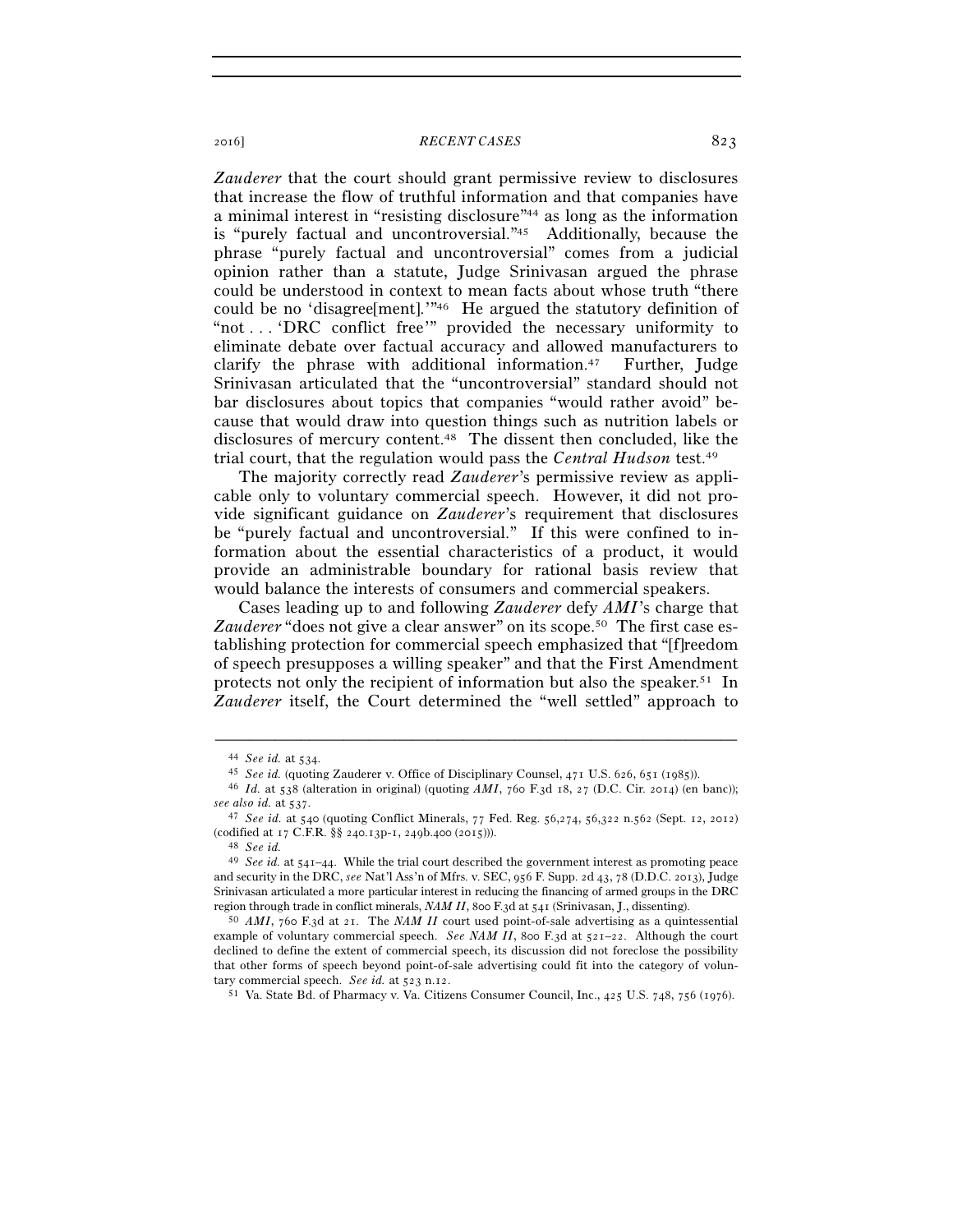#### 824 *HARVARD LAW REVIEW* [Vol. 129:819

commercial speech was that the government may "prevent . . . commercial speech that is false, deceptive, or misleading, or that proposes an illegal transaction."52 This approach assumes the government is addressing preexisting speech. The Supreme Court ratified this view when it struck down a mandatory assessment on all mushroom distributors, stating it was unclear how forcing companies to fund advertising was consistent with regulating "voluntary advertisements."53 Of course the government can still compel speech out of silence. The disclosures simply must satisfy *Central Hudson*. 54

The court in *AMI* departed from this precedent when it permitted the government to compel speech based solely on the benefit of commercial speech to consumers. Certainly, consumer benefit was key to the Supreme Court first striking down restrictions on advertising.55 However, simply because consumer benefit was a reason to forbid government restriction of speech does not justify the converse: government power to compel speech to achieve that benefit. Rather, another variable comes into play — protection afforded to the speaker.56 *AMI* misread *Zauderer* on this point: it characterized the advertiser's "minimal" interest in not disclosing information, predicated on rectifying misleading advertising, to mean that the minimal interest applies to every instance of accurate compelled speech.57 *Zauderer* found the interest "minimal" in this one instance because the alternative was to ban the advertisement altogether.58 Thus, a less restrictive way to fix the advertisement was to allow the voluntary portion to remain while compelling the speaker to rectify misleading aspects.59 This limits instances of "minimal" interest to cases in which the company already elected to speak. Again, the government may still compel speech from silence as long as it satisfies *Central Hudson* intermediate scrutiny.

Although the court correctly read this portion of *Zauderer*, it could have done more to clarify the types of required disclosures that receive *Zauderer* review. After *AMI*, the standard for lenient review is whether the disclosure is "purely factual and uncontroversial."60 The court

<sup>52</sup> Zauderer v. Office of Disciplinary Counsel,  $471$  U.S.  $626$ ,  $638$  ( $1985$ ) (citation omitted).<br>53 United States v. United Foods, Inc., 533 U.S.  $405$ ,  $416$  ( $2001$ ).<br>54 See Zauderer,  $471$  U.S. at  $650-51$ ,  $651$  n. (2015). 56 *United Foods*, 533 U.S. at 410 (holding that "[t]he fact that the speech is in aid of a com-

mercial purpose does not deprive respondent of all First Amendment protection").<br>
<sup>57</sup> See AMI, 760 F.3d 18, 22 (D.C. Cir. 2014) (en banc).<br>
<sup>58</sup> Zauderer, 471 U.S. at 651.<br>
<sup>59</sup> See id. at 652 & n.14 ("[A]ll our discussi

mended disclosure requirements as one of the acceptable less restrictive alternatives to actual suppression of speech."  $Id$ . at 652 n.14.).

suppression of speech." *Id.* at 652 n.14.). 60 *See* Timothy J. Straub, Note, *Fair Warning?: The First Amendment, Compelled Commercial Disclosures, and Cigarette Warning Labels*, 40 FORDHAM URB. L.J. 1201, 1231 (2013).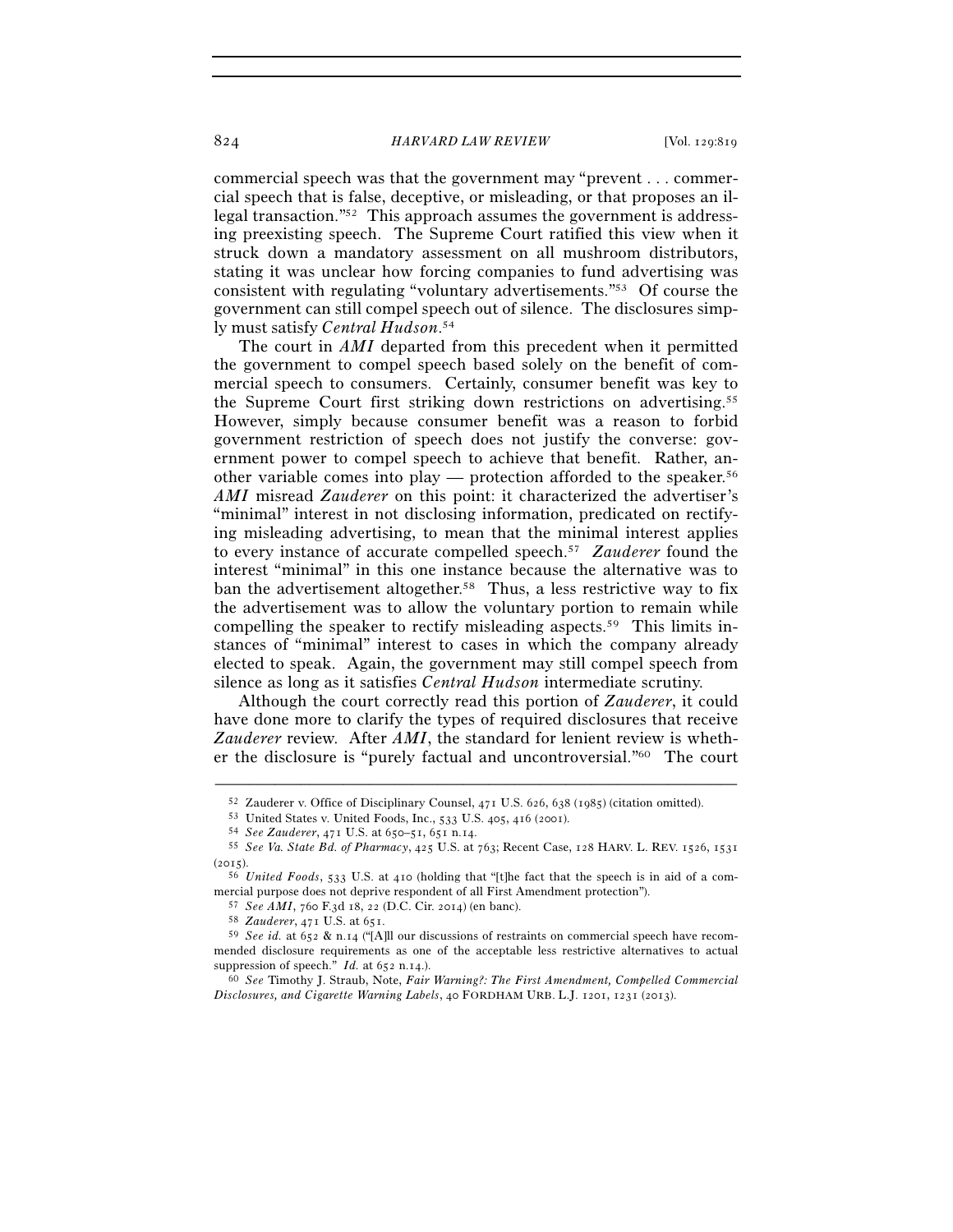## 2016] **RECENT CASES** 825

could have concretely defined this phrase. It might have defined "factual" broadly<sup>61</sup> but then defined "uncontroversial" so as to limit rational basis review to disclosures regarding an essential feature of the product. This definition would prevent disclosures that force companies to wade into valuative debates while also enabling a disclosure that protects consumers.<sup>62</sup> By failing to formalize a definition, the court's discussion of disclosures danced around a standard but failed to articulate one, $63$  which opened it to criticism by the dissent. $64$ 

Existing case law supports this definition of "uncontroversial." In *United States v. United Foods, Inc.*, 65 the Supreme Court held that companies should not be required to "subsidize speech with which they disagree" even when it was factual advertising about the benefits of mushrooms.66 This speech was purely factual, but because United Foods thought their mushrooms were superior, they could not be forced to speak about mushrooms in general. This speech would be extrinsic to United Foods's specific product. Likewise, in *R.J. Reynolds Tobacco Co. v. FDA*, 67 cigarette warnings with "inflammatory"68 graphics that conveyed factual information did not satisfy the uncontroversial standard because they attempted to "evoke emotion . . . and browbeat consumers into quitting."69 The cigarette company did not deny that they must include warnings but argued that these particular warnings brought in external factors such as the shaming of smokers.<sup>70</sup> The court in *AMI* similarly discussed "uncontroversial." In dicta, the court stated that the term "slaughtered" might have been controversial had the rule not been changed to allow companies to use "harvested" instead.71 "Slaughtered" would have accurately described what the companies did; yet it would have been controversial by importing the debate surrounding the moral aspect of the question. This indicates that "uncontroversial" involves more than factual accuracy.

<sup>–––––––––––––––––––––––––––––––––––––––––––––––––––––––––––––</sup> 61 *See id.* at 1253 (suggesting three categories of factual information: product origin, legally accepted classifications pertinent to the product, and consequences (including its use or cost)). 62 *See NAM II*, 800 F.3d at 540 (Srinivasan, J., dissenting) (citing examples such as calorie

counts or nutritional information about unhealthy foods). 63 *See id.* at 528–30 (majority opinion). 64 *See id.* at 535 (Srinivasan, J., dissenting) (arguing the majority's position leads to an odd

rule permitting the requirement of information on packaging but not on a website).<br>  $^{65}$  533 U.S. 405 (2001).<br>  $^{66}$  *Id.* at 411.<br>  $^{67}$  696 F.3d 1205 (D.C. Cir. 2012).<br>  $^{68}$  *Id.* at 1216.<br>  $^{69}$  *Id.* at 1217.

because the disclosures did not regard deceptive advertising; the portion of *R.J. Reynolds* discussing the "purely factual and uncontroversial" standard was an alternative basis for the decision that  $AMI$  did not overturn.

<sup>70</sup> *Id.* at 1211.<br><sup>71</sup> *AMI*, 760 F.3d 18, 27 (D.C. Cir. 2014) (en banc).